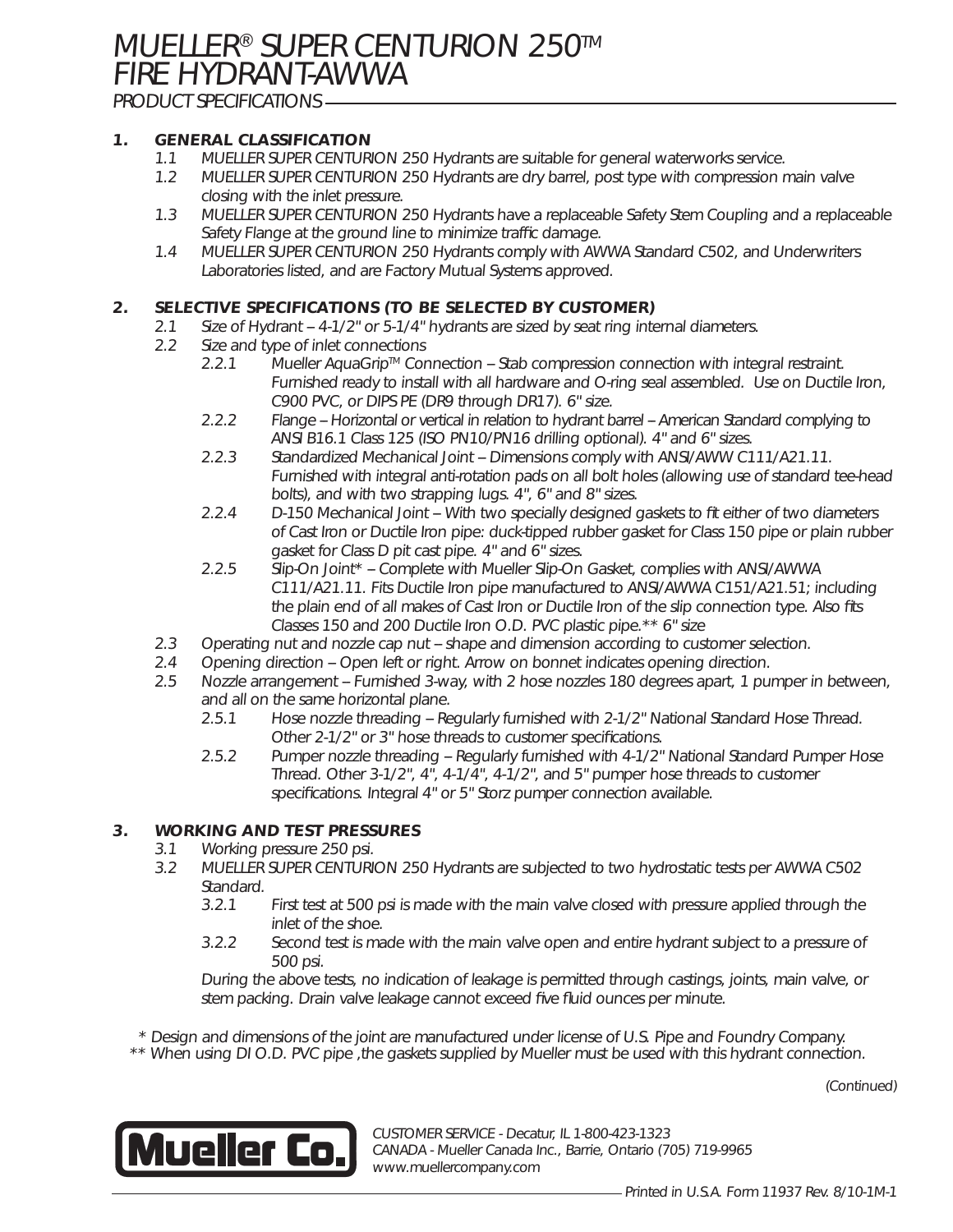## **4. DESIGN FEATURES**

- **4.1** Bonnet assembly -- Dry top, facory lubricated. Oil level checked by removing the oil filter plug on outside of bonnet. Cannot be overfilled with oil.
- 4.2 Upper operating system -- Bronze encased for O-ring seal surface contact.
- 4.3 Nozzles -- Interchangeable, threaded in place and retained by stainless steel locks.
- 4.4 Nozzle caps -- Attached to upper barrel with individual non-kinking chains.
- 4.5 Lower barrel flange -- Concealed for improved appearance.
- 4.6 Interchangeable design permits the upper barrel assembly to be used with existing MUELLER Improved or 107® Hydrants. (For 107 hydrant, use upper barrel assembly with stop-in-bonnet option.)
- 4.7 Safety flange -- Breaks cleanly upon impact, yet strong enough for normal handling, shipping, and use. Permits full 360 degree rotation of upper barrel to position nozzles in any desired direction. Extension sections or upper barrel with different nozzle size or arrangement can easily be added. Full size unnotched steel bolts used to retain safety flange and connect the upper and lower barrels.
- 4.8 Stem coupling -- Stainless steel, connects the upper and lower stems and is retained with stainless steel clevis and cotter pins. When traffic damage occurs, the coupling breaks cleanly, flush with the lower stem. Lower stem retains bottom clevis and cotter pin with no loose parts to fall into hydrant barrel. Upper end of lower stem is located below lower barrel flange surface to prevent it from being held open by vehicle wheel after traffic damage.
- 4.9 Lower barrel -- Heavy wall sections where flange joins the barrel section for added strength.
- 4.10 Shoe -- Has lugs for strapping anchors on Mechanical Joint, D-150 and Slip-On Joint ends. Bottom has <sup>a</sup> support pad and side opposite inlet has <sup>a</sup> backing support pad.
- 4.11 Seat ring -- Bronze ring threads into bronze drain ring, which has two drain holes to provide an all bronze drain way.
- 4.12 Double drain valves (with replaceable plastic drain valve facings) operate automatically to force flush the drain way each time the hydrant is opened or closed. No toggles, springs, or adjustable mechanisms are required and the drain valve facings can be replaced when seat ring and main valve assembly is removed.
- 4.13 Main valve -- Molded rubber, reversible, compression type, closes with inlet pressure and remains closed during any above ground repairs or changes to upper barrel or bonnet assemblies.
- 4.14 Main valve opening -- Controlled by lug in bottom of shoe. Stop in bonnet also available.
- 4.15 Main valve and seat ring -- Removable from above ground with seat removal wrench.
- 4.16 Lower stem end threads -- Covered with an epoxy coated iron cap nut and sealed with rubber washer to protect them from corrosion. The cap nut is retained with <sup>a</sup> stainless steel lock washer.
- 4.17 Shoe and upper valve plate design -- Permits maximum flow by minimizing friction loss.
- 4.18 Shoe interior, lower valve plate and cap nut -- Epoxy coated to resist corrosion.

### **5. MATERIAL SPECIFICATION**

- 5.1 Bonnet, nozzle caps, barrels, safety flange, drain ring housing, lower valve plate, cap nut and shoe (Flanged, 8" Mechanical Joint and Slip-On) -- Cast Iron, ASTM A-126, Grade B.
	- 5.1.1 AquaGrip Shoe -- Ductile Iron, ASTM A-536, Grade 65-45-12.
	- 5.1.2 4" and 6" Mechanical Joint Shoe -- Ductile Iron, ASTM A-536, Grade 65-45-12.
	- 5.1.3 D-150 Mechanical Joint Shoe -- Ductile Iron, ASTM A-536, Grade 65-45-12.
- 5.2 Operating nut, hold down nut, nozzles, upper valve plate, seat ring and drain ring -- Bronze, in compliance with AWWA Standard C502.
- 5.3 Oil filter plug -- Brass, ASTM B-16, half hard.
- 5.4 O-ring seals -- Buna N, ASTM D2000 3CH720.
- 5.5 Weather seal -- EPDM, ASTM D2000 2AA910.
- 5.6 Anti-friction washer -- Thermoplastic polymer with high resistance to dynamic and static wear.
- 5.7 Bolts for bonnet, safety flange, shoe and drain ring housing -- Steel, Electrogalvanized, ANSI B18.2 -- ASTM A-307 Grade B



CUSTOMER SERVICE - Decatur, IL 1-800-423-1323 CANADA - Mueller Canada Inc., Barrie, Ontario (705) 719-9965 www.muellercompany.com

(Continued)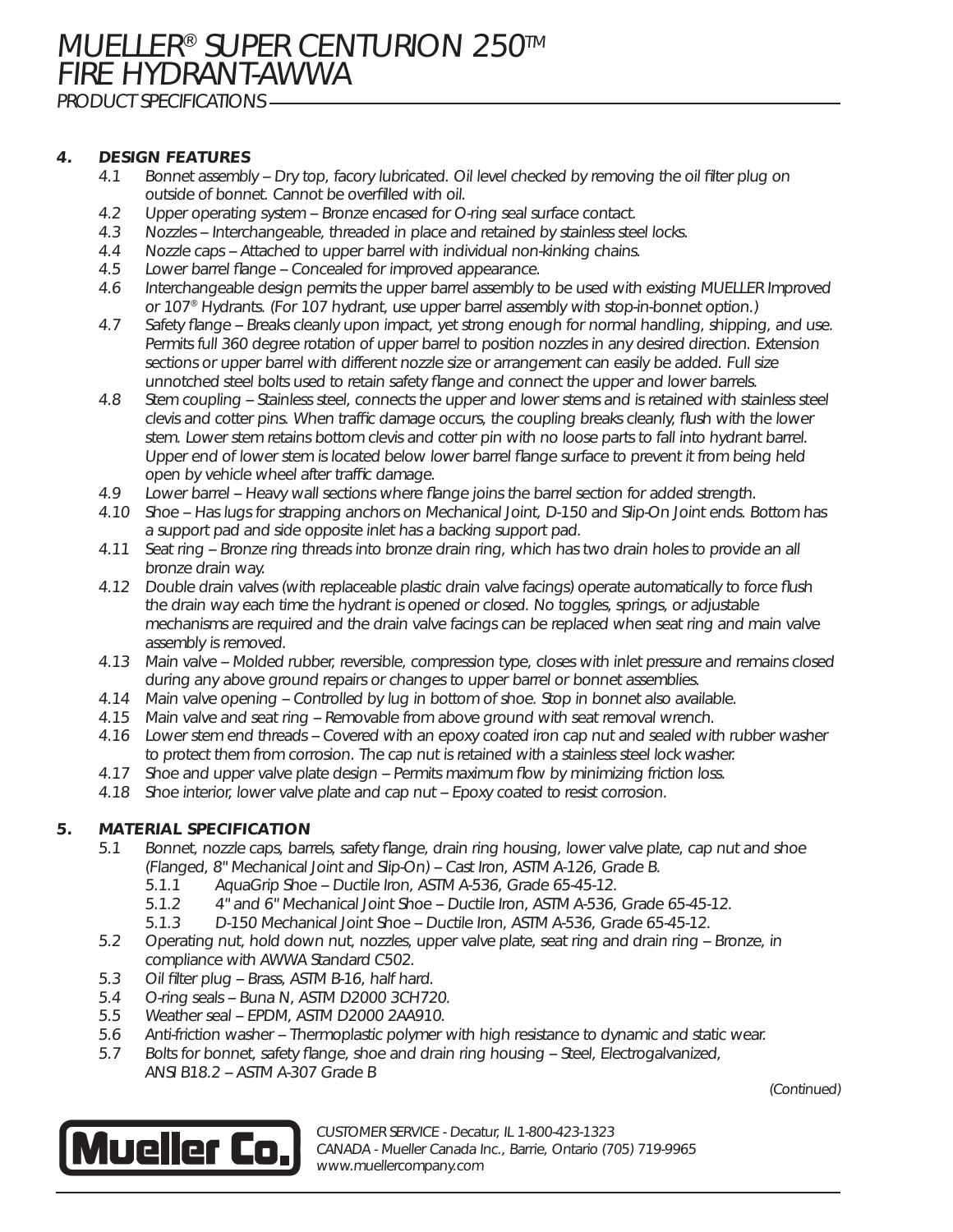# **MUELLER® SUPER CENTURION 250™** FIRE HYDRANT-AWWA

PRODUCT SPECIFICATIONS

## **5. MATERIAL SPECIFICATION (cont.)**

- 5.8 Cap chains -- Steel, Electrogalvanized.
- 5.9 Upper and lower stems -- Steel, ASTM A-576.
- 5.10 Stem pin -- Stainless Steel, ASTM A-276 Type 302.
- 5.11 Drain valve facing screws -- Stainless Steel, ASTM A-276 Type 305.
- 5.12 Nozzle lock -- Stainless Steel, ASTM A-276 Type 410.
- 5.13 O-rings for bonnet and barrel flanges -- Buna N, ASTM D2000.
- 5.14 O-ring for drain ring housing flange -- Buna N, ASTM D2000.
- 5.15 Gaskets for nozzle caps -- Neoprene, ASTM D2000, 3BC720.
- 5.16 Safety stem coupling -- Stainless Steel, ASTM A-890.
- 5.17 Safety stem coupling clevis pins -- Stainless Steel, ASTM A-276 Type 305.
- 5.18 Safety stem coupling cotter pins -- Stainless Steel, ASTM A-276 Type 302.
- 5.19 Drain valve facings -- Resilient precision molded thermoplastic with unique sealing characteristics.
- 5.20 Reversible main valve -- Molded rubber, ASTM D2000.
- 5.21 Lower valve plate -- Cast Iron, ASTM A-126 Class B coated with high performance 2-part epoxy. NSF61 listed and AWWA C550 compliant.
- 5.22 Lock washer -- Stainless Steel, ASTM A-276 Type 302.
- 5.23 Cap nut -- Cast Iron ASTM A-126 Class B coated with high performance 2-part epoxy. NSF61 listed and AWWA C550 compliant.
- 5.24 Cap nut seal -- Rubber, ASTM D2000, 4AA715.
- 5.25 Shoe coating -- Interior and exterior coated with high performace 2-part epoxy. NSF61 listed and AWWA C550 compliant.
- 5.26 Paint -- Interior and exterior above and below ground line coated with high performance 2-part epoxy. Exterior above ground line -- one coat UV resistant high gloss 2-part polyurethane enamel, color as specified.